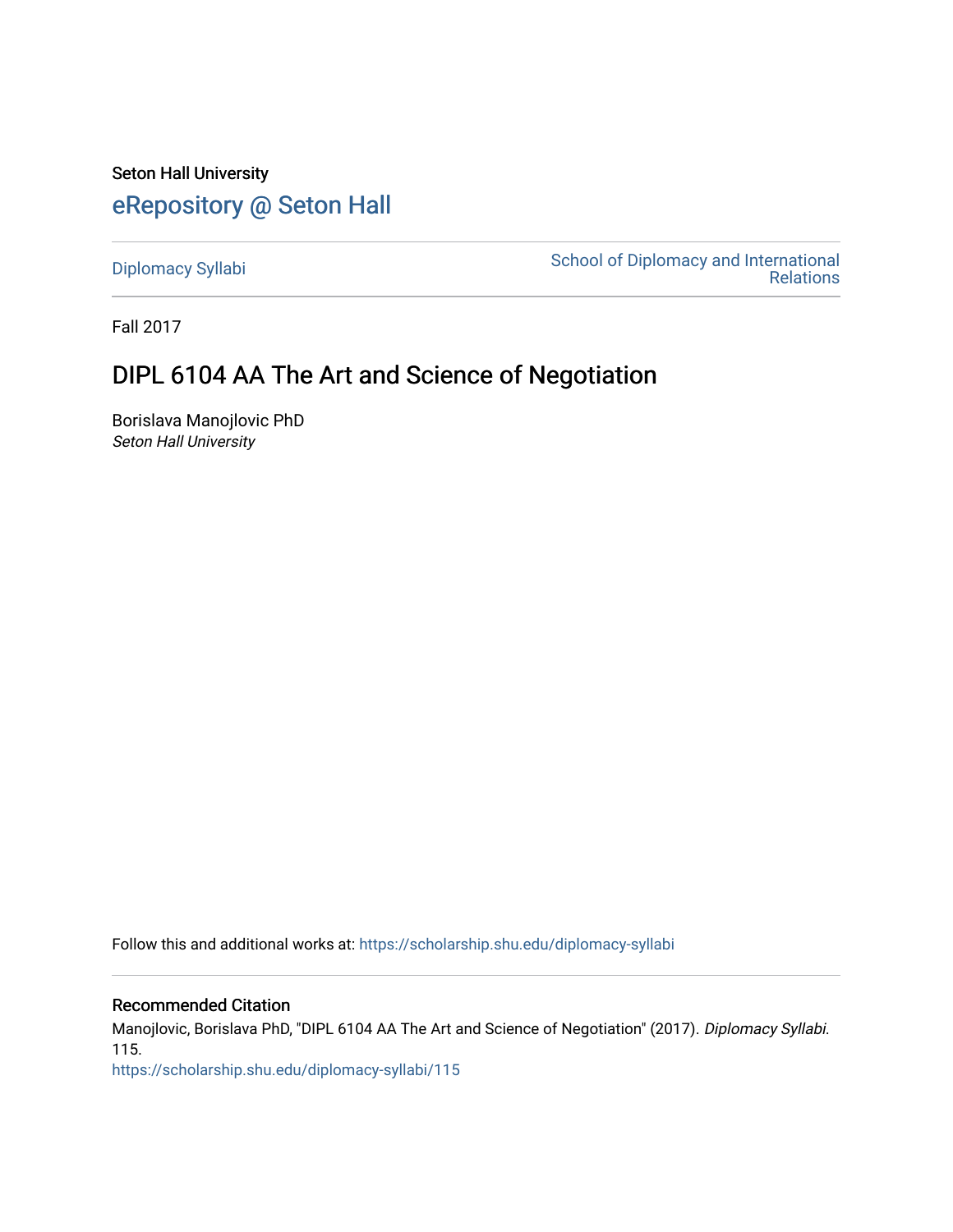# **The Art and Science of Negotiation DIPL 6104 AA**

**Semester:** Fall 2017 **Class Time:** Thursday 02:00 – 04:10 PM **Location:** Alfieri Hall 122 **Professor:** Dr. Borislava Manojlovic **Office Hours:** Monday 10:30 am – 1:00 pm **E-mail:** borislava.manojlovic@shu.edu; borislavam@gmail.com

# **Course description**

The ability to negotiate and manage conflicts effectively has become an essential skill in international diplomacy, as well as in our organizational and personal settings. Negotiation is the art and science of securing an agreement between two or more independent parties. This course is an introduction to the wide variety of approaches to the analysis and practice of negotiation and is intended to provide a solid foundation for further inquiry and application. Students will learn the history of thinking about negotiation, frameworks for analyzing negotiation, and the roles of various factors (influences and contexts, tactics and strategies) on the negotiation process and outcome. This course will include a blend of lectures, class discussions, individual and group exercises, and negotiation role plays in class.

# **Course objectives**

• Help students to think critically and analytically about negotiations and acquire understanding of basic approaches to negotiations;

• Negotiations are microcosms of international relations. By placing negotiations in the context of global politics and global cultures, this course aims to help students explore the role of negotiation in the current international system in preventing, managing, or resolving conflicts;

• Introduce theories, models, and other conceptual frameworks that are key in the field; connect theory to practice through discussion, research and case study review of real events.

## **Academic Integrity**

All students are required to abide by Seton Hall's rules concerning academic integrity, which are discussed in detail in the college catalog. Students are expected to submit their own work, and to give credit when and where credit is due. Any form of cheating -- fraud, copying, submitting another's work, submitting internet papers, plagiarism, etc. -- will result in an "F" for the course.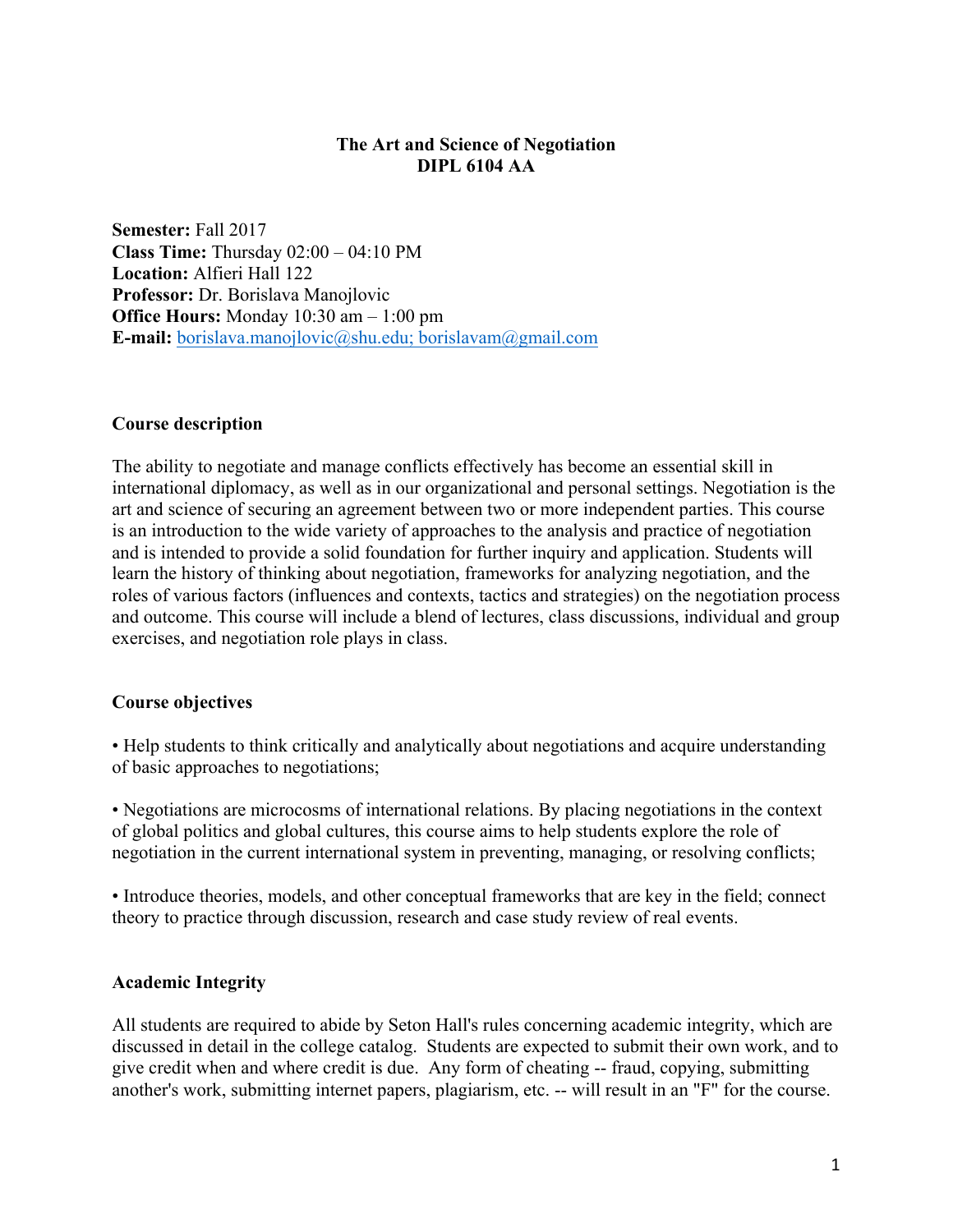Plagiarism and other forms of academic dishonesty will be reported to the administration, and may result in a lowered or failing grade for the course and up to possible dismissal from the School of Diplomacy. See University and School standards for academic conduct here:

http://www13.shu.edu/offices/student-life/community-standards/upload/Seton-Hall-University-Student-Code-of-Conduct.pdf>

http://www.shu.edu/academics/diplomacy/academic-conduct.cfm>

# **Disabilities**

It is the policy and practice of Seton Hall University to promote inclusive learning environments. If you have a documented disability you may be eligible for reasonable accommodations in compliance with University policy, the Americans with Disabilities Act, Section 504 of the Rehabilitation Act, and/or the New Jersey Law against Discrimination. Please note, students are not permitted to negotiate accommodations directly with professors. To request accommodations or assistance, please self-identify with the Office for Disability Support Services (DSS), Duffy Hall, Room 67 at the beginning of the semester. For more information or to register for services, contact DSS at  $(973)$  313-6003 or by e-mail at DSS $@s$ hu.edu.

# **Policy on Incompletes**

Incompletes will be given only in exceptional cases for emergencies. Students wishing to request a grade of Incomplete must provide documentation to support the request accompanied by a Course Adjustment Form (available from the Diplomacy Main Office) to the professor *before* the date of the final examination. If the incomplete request is approved, the professor reserves the right to specify the new submission date for all missing coursework. Students who fail to submit the missing course work within this time period will receive a failing grade for all missing coursework and a final grade based on all coursework assigned. Any Incomplete not resolved within one calendar year of receiving the Incomplete or by the time of graduation (whichever comes first) automatically becomes an "FI" (which is equivalent to an F). It is the responsibility of the student to make sure they have completed all course requirements within the timeframe allotted. Please be aware that Incompletes on your transcript will impact financial aid and academic standing.

## **Assessment of Students**

Students participating in the course will be graded based on the following:

**1. Attendance and Participation (15%):** Attendance is extremely important because the course will be interactive in nature. Participation in the class discussions, exercises and simulations is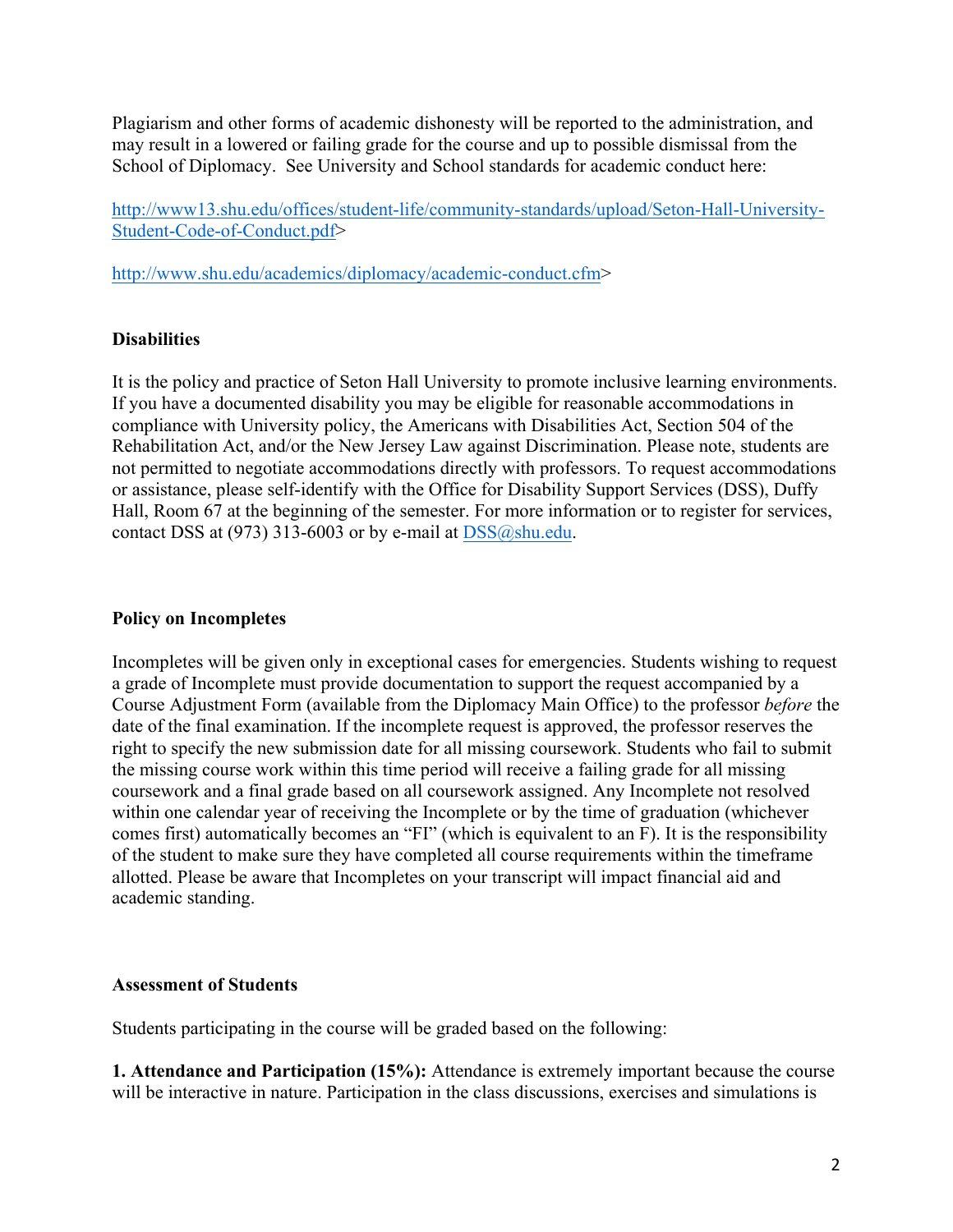critical to student learning and to exhibit that the required material is being read. Students should read and reflect on the readings ahead of time in order for class sessions to have the most value. Students can also participate by asking questions, circulating emails, organizing study groups, exchanging writing or introducing new ideas and resources. One student will be assigned to lead the discussion about readings for each class.

**2. Weekly reflective blogs (20%).** The reflective blogs should include your thoughts, reflections, questions, etc. on class readings and other materials we cover in class. They need not be a comprehensive coverage of all the class materials, nor should they be summaries of the readings. Rather, this is an exercise to elicit your critical reactions to the topics we cover in class. The comments therefore should reflect your intellectual engagement with the questions, theories, or cases. You must cite the readings and provide bibliography at the end of each blog. Blogs are due on Wednesday for each week. You will comment on at least 2 of your colleagues' blogs and these comments are due on Thursday before the beginning of the class for each week. The blogs should be no less than 250 words and comments to the blogs should be no less than 50 words (excluding bibliography).

**3. Midterm Paper (20%)**. This will be 10-15-page paper in which you will be asked to: 1) Conduct research on a past international negotiations process of your choice providing conflict background, parties, mediators; 2) Critically assess the process using concepts learned in the class; 3) Indicate challenges, turning points and outcomes and 4) Provide recommendation on how you would conduct negotiations to address missed opportunities or problematic outcomes. You will submit the paper to the instructor via email. The paper should be double-spaced, Times New Roman font, 1'-margin, Word doc format. The paper should include references to the readings and outside sources with bibliography in the end. More details will be discussed in class.

# **4. Group Negotiation Simulation Project (20%)**

Students in this class will be divided into small groups of 4-5 people. Each group will identify a well known conflict (cultural, ethnic, interstate, intrastate, civil, environmental), design a negotiation simulation and present on it. Students will be working on their simulations the whole semester and presentation of negotiations' simulations will be at the end of the class. More details will be discussed in the class.

The students are expected to do a literature review on their selected negotiations process and write a 6-page paper which they will share with the instructor via email prior to the presentation. Each section of the paper must be done by one group member. Roles and names of each group member must be inserted into the paper. The paper should consist of the following sections:

1. Background to the conflict, issues, parties, previous and current negotiation interventions;

2. Description of the roles and background of your negotiations team, parties etc.

3. Detailed plan of your selected negotiations strategy supported by literature and concepts covered in the class

4. Expected challenges and benefits of your chosen negotiations approach. How will parties react, why would mediators chose one approach over the other? Why one approach is more suitable to negotiate a certain conflict than the other?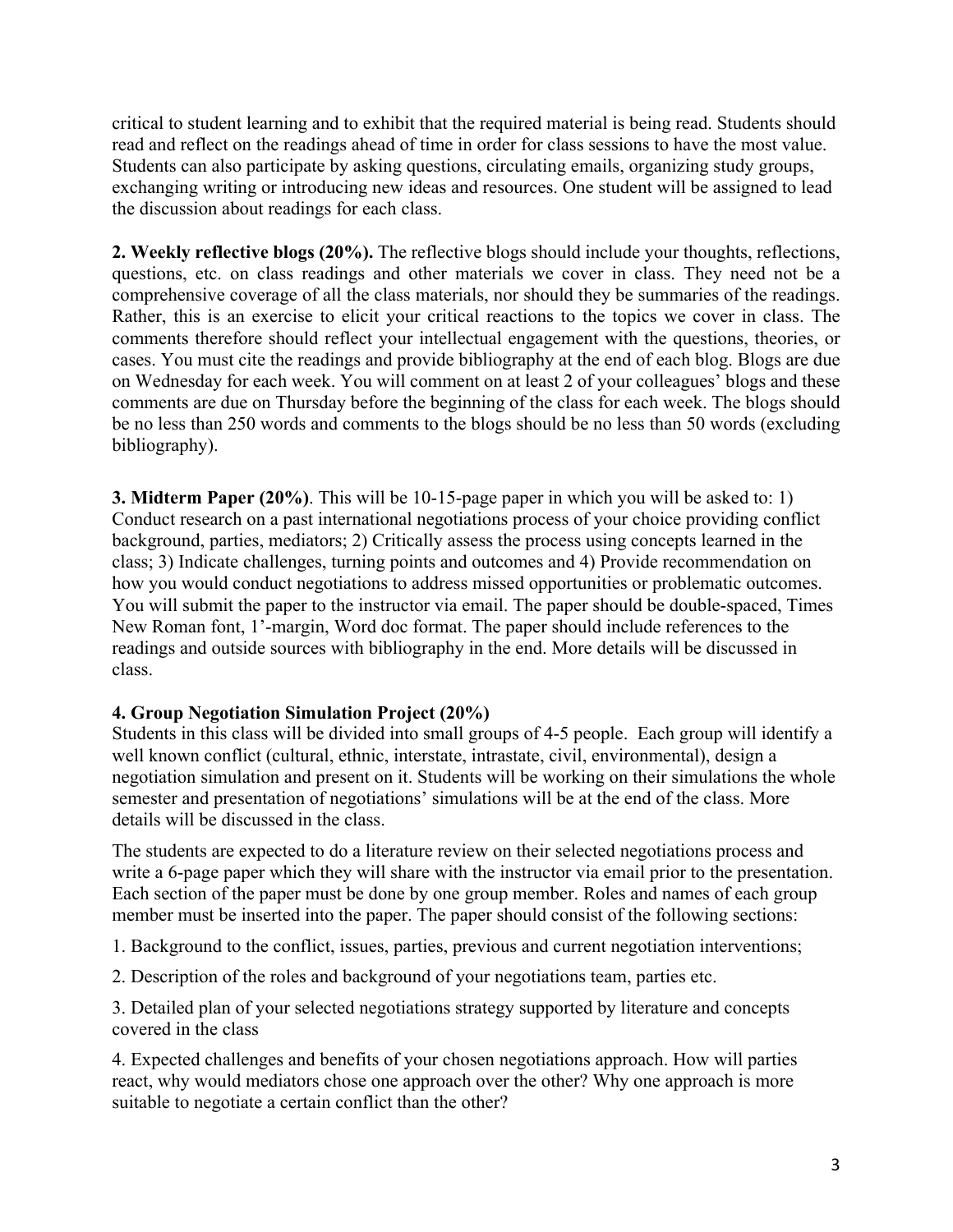# 5. At least 3 scenarios of the negotiations' expected outcome.

# **5. Final in-class exam (25%)**

The final exam unites all theoretical and practical approaches of the course. You will be asked to choose one out of three questions and reflect critically on it using materials covered in the class. You will submit the exam to the instructor via email. The final exam should be no less than 4 pages in length, double-spaced, Times New Roman font, 1'-margin. The paper should include references to the readings and outside sources with bibliography in the end. More details will be discussed in class.

## **Grading Scale**

A 96-100, A- 91-95, B+ 86-90, B 83-85, B- 80-82, C+ 77-79, C 73-76, C- 70-72, D 67-69, F 66 and below

## **Course Requirements**

#### **Required readings should be purchased or rented:**

Fisher, Roger, William L. Ury, and Bruce Patton. 2011. *Getting to Yes: Negotiating Agreement Without Giving In*. Upd Rev edition. Penguin Books.

Wheeler, Michael. 2003. *Negotiation*. Boston: Harvard Business School Press.

Holbrooke, Richard. 1999. *To End a War: The Conflict in Yugoslavia*. Revised edition. New York, NY: Modern Library.

#### **On-line Recourses:**

Program on Negotiation, Harvard Law School http://www.pon.org

#### **The other readings will be accessible through Blackboard or online.**

**Course Schedule**

#### **Session 1 (Aug 31): Introduction**

Introductions/Class topics' discussion Sign up for group presentations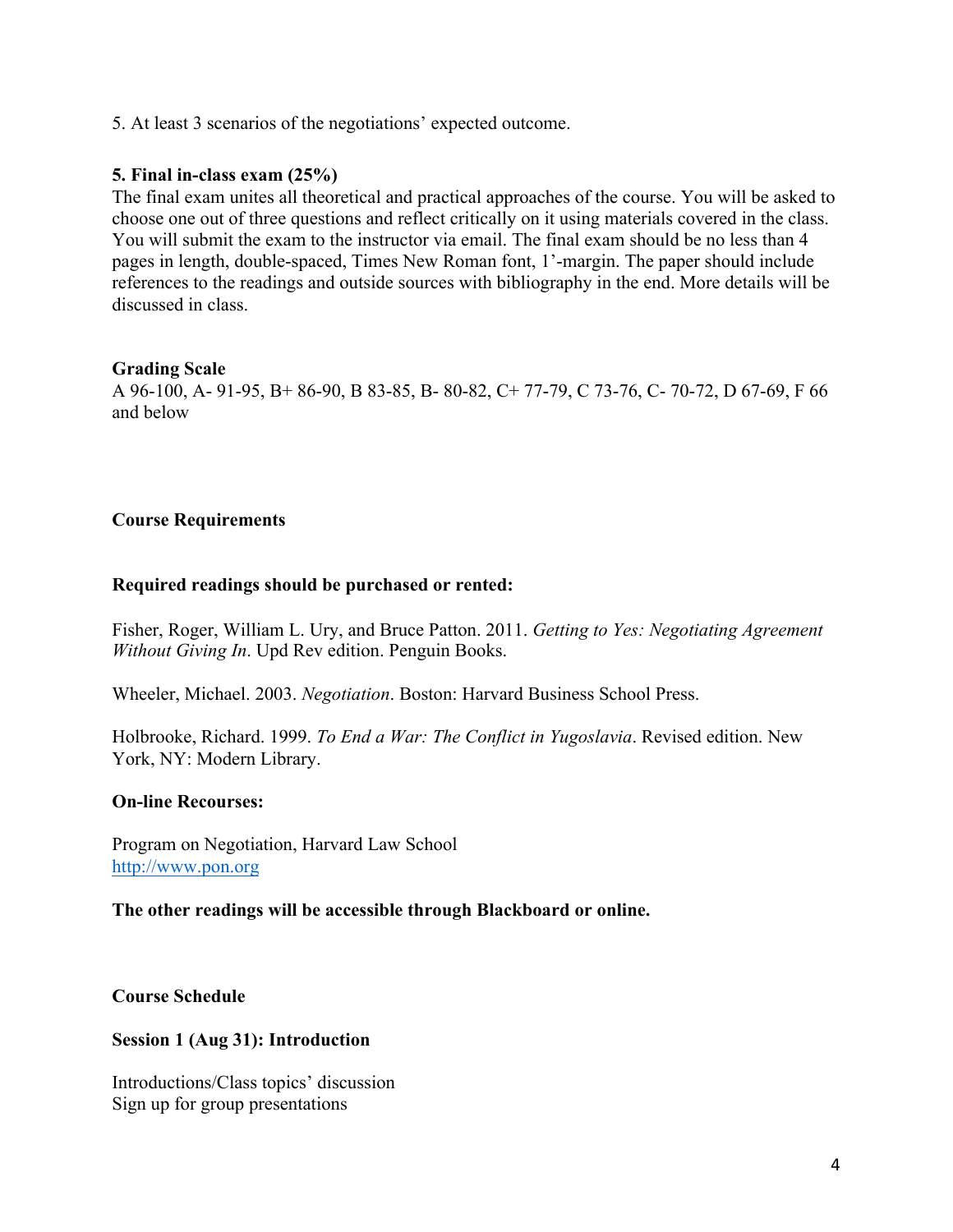# **Session 2 (Sep 7): Types of negotiation**

Wheeler, Michael. 2003. *Negotiation*. Chap. 1

Guy Burgess and Heidi Burgess ed. *Beyond Intractability*. Conflict Research Consortium, University of Colorado, Boulder, Colorado, USA. http://www.beyondintractability.org/essay/negotiation

E. Wertheim, "Negotiations and Resolving Conflicts: An Overview," College of Business Administration, Northeastern University, [available at: http://webarchive.iiasa.ac.at/Research/DAS/interneg/training/conflict\_overview.html]

"Negotiation," International Online Training Program on Intractable Conflict, Conflict Research Consortium, University of Colorado, [available at: http://www.colorado.edu/conflict/peace/treatment/negotn.htm]

*Video and discussion*

## **Session 3 (Sep 14): Case Study 'Dayton Negotiation'**

Holbrooke, Richard. 1999. *To End a War: The Conflict in Yugoslavia*. Revised edition. New York, NY: Modern Library.

Wheeler, Michael. 2003. *Negotiation*. Chapter 2

*Negotiation mapping exercise*

## **Session 4 (Sep 21): The issue of culture in negotiation**

Salem, P. (1993), "A Critique of Western Conflict Resolution from a Non-Western Perspective", *Negotiation Journal*, 9 (4): 361-9.

Triandis, Harry C., Robert Bontempo, Marcelo J. Villareal, Masaaki Asai, and Nydia Lucca. (1988). "Individualism and Collectivism: Cross-cultural Perspectives on Self-ingroup Relationships." *Journal of Personality and Social Psychology* 54 (2): 323. http://psycnet.apa.org/journals/psp/54/2/323/.

Wheeler, Michael. 2003. *Negotiation*. Chapters 3, 4

*Documentary*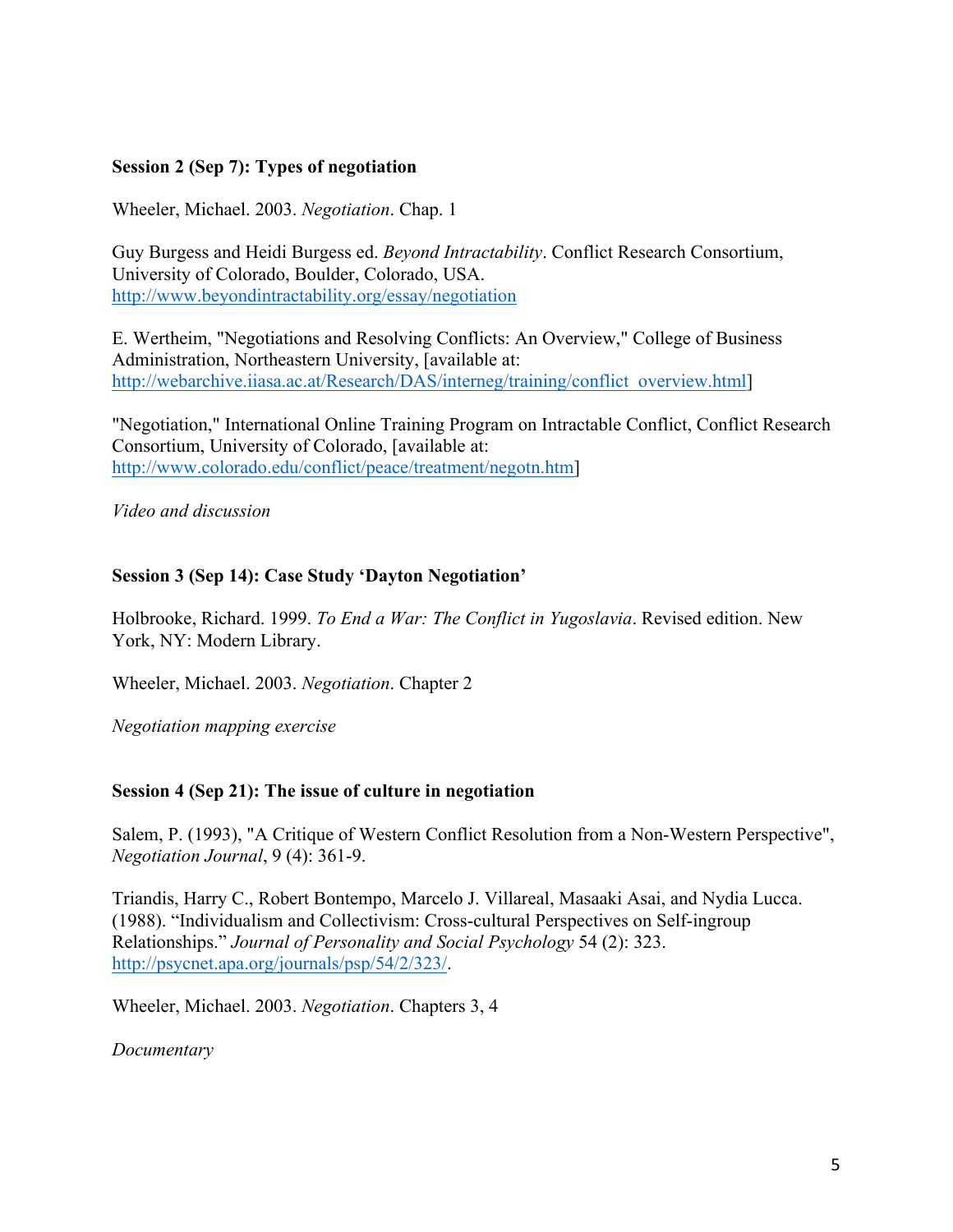## **Session 5 (Sep 28): Simulation 1**

Wheeler, Michael. 2003. *Negotiation*. Chapters 5, 6, 7, 8

Whitlock, Craig. 2009. "Another Rift Between Greece, Macedonia" *Washington Post*. July 28.

*Simultion - Mediating Greek/Macedonian dispute* 

## **Session 6 (Oct 5): The issue of power in negotiation (Simulation 2)**

Roy, Beth. "Thinking about Power." Conflict Transformation and Restorative Justice Manual Mennonite Central Committee, Office of Justice and Peacebuilding (2009): 25-27.

Lederach, John P. "Perspectives for Assessing and Working with Power." Conflict Transformation and Restorative Justice Manual Mennonite Central Committee, Office of Justice and Peacebuilding (2009): 54-55.

Wheeler, Michael. 2003. *Negotiation*. Chapters 9, 10

*Simulation - Negotiating conflict in organizations*

## **Session 7 (Oct 12): Interest based and principled negotiation (Simulation 3)**

*Getting to Yes*, Part I, II & III

*Simulation - Negotiating peace among roommates*

## **Session 8 (Oct 19): Narrative mediation**

Winslade, John, and Gerald Monk. 2000. "Narrative Mediation." *A New Approach to Conflict Resolution. San Francisco*. https://www.researchgate.net/profile/John\_Winslade/publication/240132907\_Narrative\_Mediatio n\_A\_New\_Approach\_to\_Conflict\_Resolution/links/00b4953a06dcce0b83000000.pdf.

Hansen, Toran. 2003. "The Narrative Approach to Mediation". http://www.mediate.com/articles/hansent.cfm#

*Exercise - double listening*